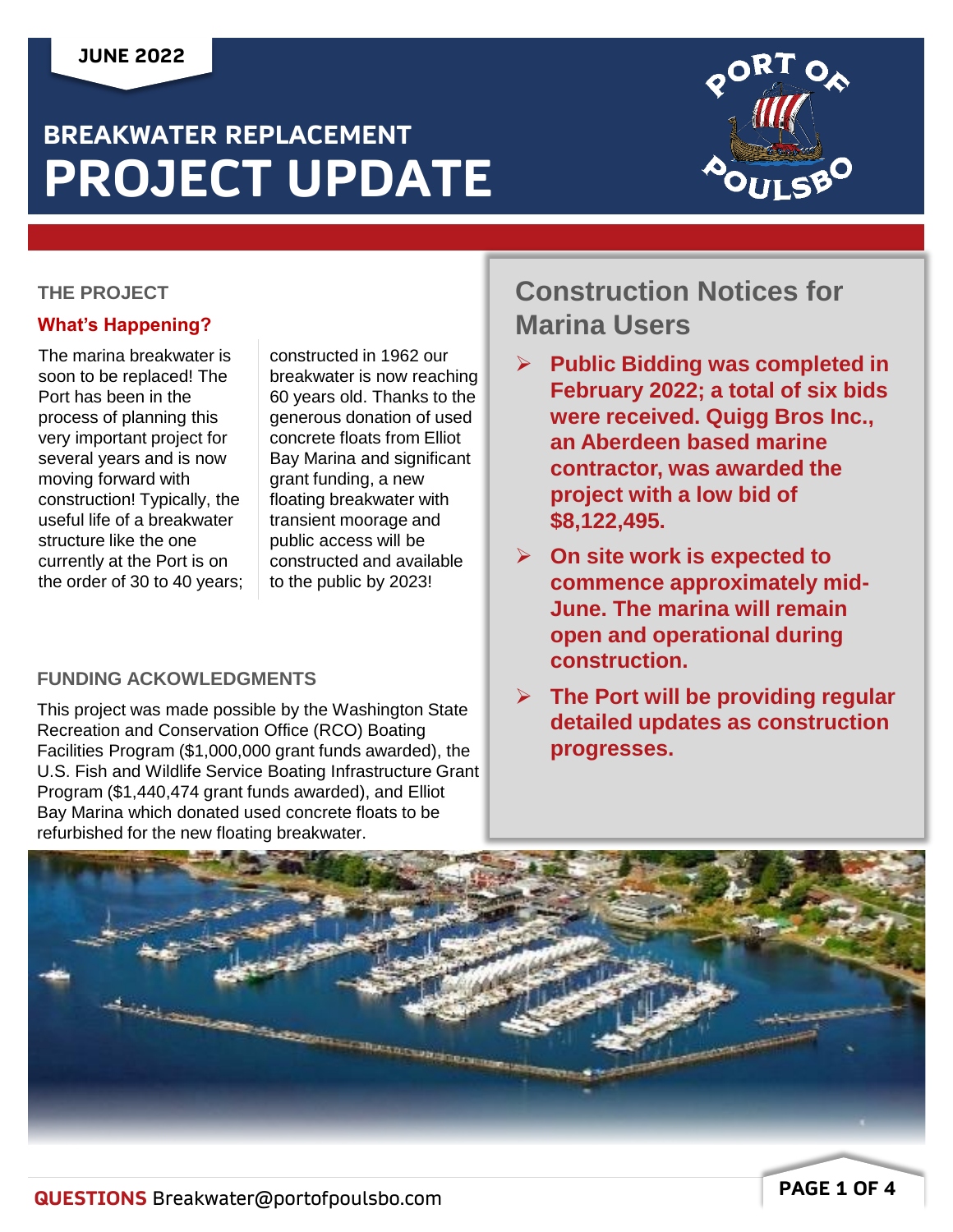### **JUNE 2022**

# **BREAKWATER REPLACEMENT PROJECT UPDATE**



#### **DESIGN HIGHLIGHTS**

- **The floating breakwater will be** constructed using completely refurbished donated breakwater pontoons in combination with some new pontoons. The breakwater will be anchored with steel piles centered on each double slip.
- **The new breakwater will be located** 60-ft SE & 40-ft S (seaward) of the existing breakwater and log boom.
- **.** Installation of the new breakwater will occur prior to removal of the existing breakwater to maintain marina protection.
- **Wave attenuation of the floating** breakwater is expected to provide "moderate" performance. A structurally sound pile wall like the existing breakwater provides "good" performance. Following construction of the new breakwater, wave energy inside the marina is expected to increase by 10 to 20% as a result of unrestricted flow beneath the floating breakwater.

#### **BREAKWATER AMENTITIES**

- Power pedestals provided (30A and/or 50A, see legend). The Port is maximizing electrical hookup options within the available electricity service limits.
- A new floating restroom is also planned.
- **Example 1** Lighting will be provided on the New Breakwater (Dock AAA) & connection to Dock AA.
- **E** Safety ladders & equipment, and a fire suppression system will be installed to meet current requirements.
- **Execurity upgrades are planned for** separation between transient and permanent moorage (Phase 2).



**Flow**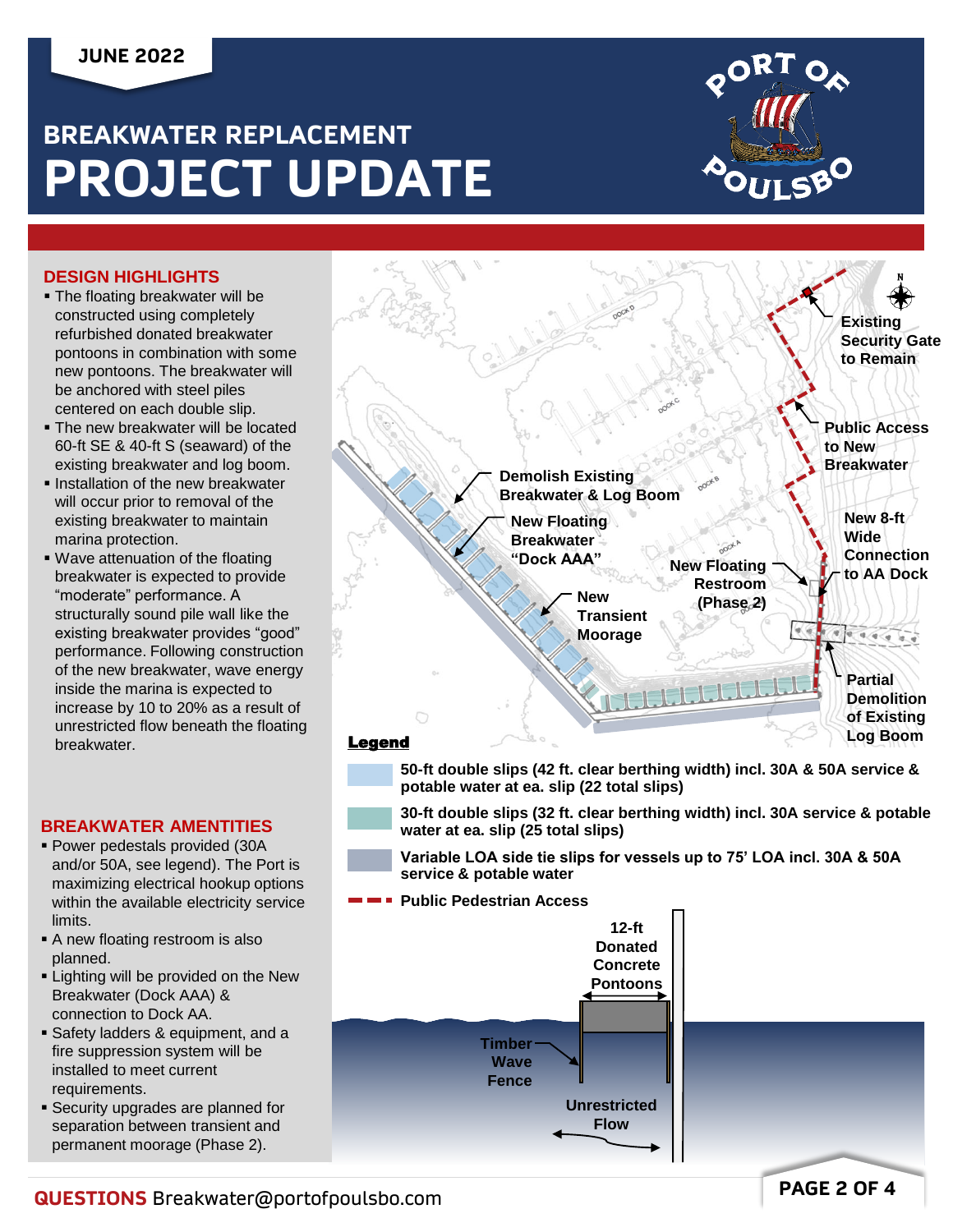### **JUNE 2022**

# **BREAKWATER REPLACEMENT PROJECT PROJECT UPDATE**



## PROJECT **CONSTRUCTION** MILESTONES

- **Public Bidding** February 2022
- **Material Procurement Ongoing**

**On-Site Mobilization** Est. Mid-June 2022

**Complete Refurbishment of Donated Floats** Est. June - August 2022

**Installation of Breakwater Piling** Est. August – September 2022

**Installation of Floating Breakwater** Est. August - October 2022

**Demolition of Existing Breakwater** Est. September – November 2022

**Installation of Finger Floats & Utilities** Est. October - December 2022

**Final Construction & Testing** Est. January – March 2023

**New Floating Breakwater Open to Public!** Spring 2023

## RECENT PHOTOS



**The donated concrete floats were towed to the Port of Poulsbo for complete refurbishment and reuse in the new Floating Breakwater**



**Marine borings were taken to evaluate geotechnical conditions for pile driving**